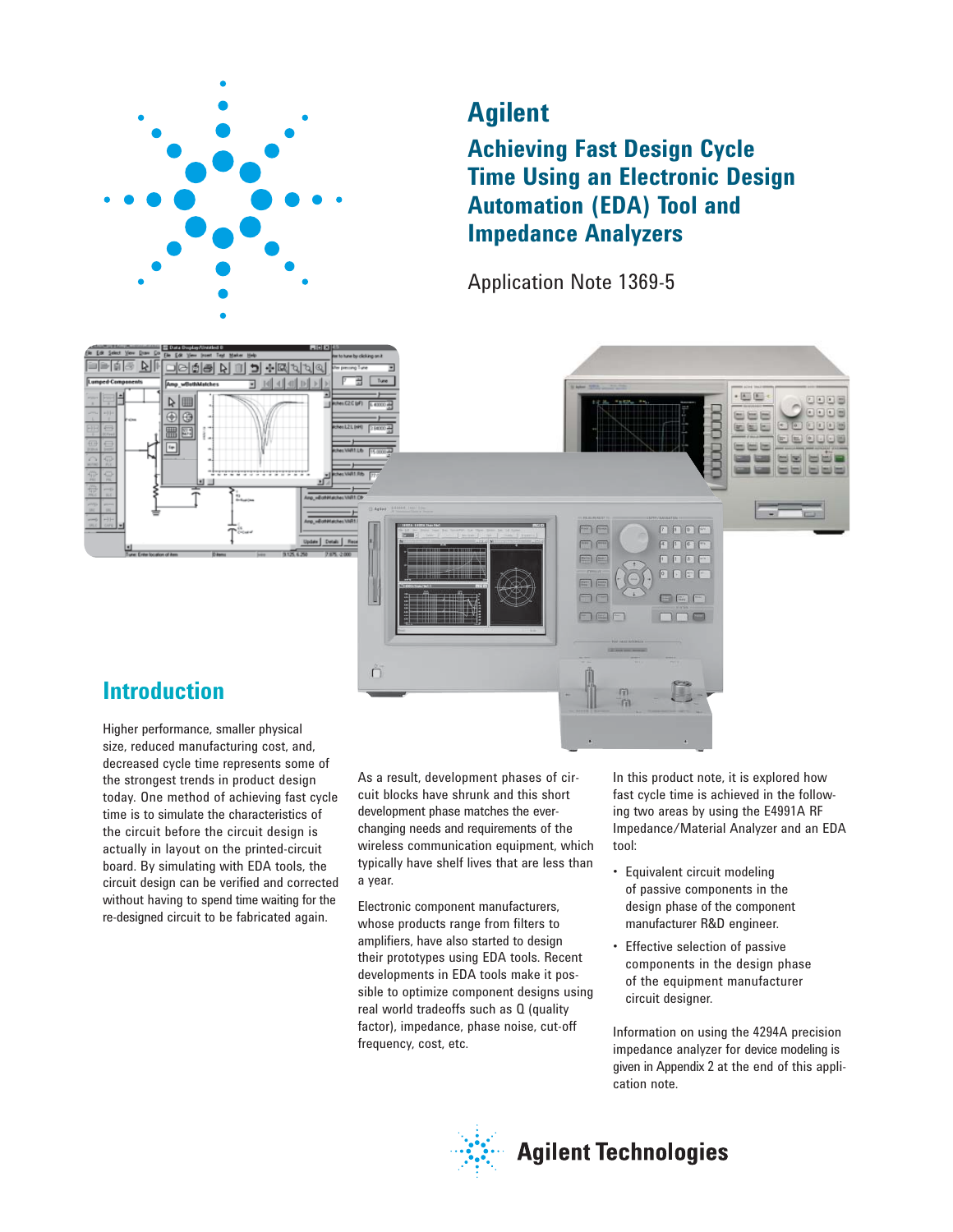# **Agilent E4991A Features**

### **Superior impedance measurement accuracy**

The E4991A RF impedance/material analyzer provides direct readings of impedance measurements at frequencies from 1 MHz to 3 GHz and impedances from milliohms to kilo-ohms, making it ideal for the characterization of components such as capacitors, inductors, diodes, and EMI filters. The E4991A employs the RF I-V measurement technique to achieve a basic measurement accuracy of 0.8%. The RF I-V method measures impedance directly from a ratio of voltage and current, enabling high measurement repeatability over a wide frequency and impedance range (Figure 1).

### **SMD test fixtures provide excellent measurement repeatability**

The latest passive components are smaller and lighter, have higher Q and stricter tolerances. In accordance with this trend, it is becoming extremely difficult for users to evaluate passive surface-mount devices (SMD) with high accuracy and repeatability. In order to solve these problems, various SMD test fixtures are available for the E4991A.

The SMD test fixtures 16197A and 16196A/B/C/D provide highly repeatable measurement results in the range of 1 MHz to 3 GHz.

## **Linkage with EDA tools**

By using the CITIFILE format, impedance characteristics measured using the E4991A and an SMD test fixture, can be imported into an EDA tool. Measurement data taken by E4991A is first converted into S-parameters and then saved as a CITIFILE (See Figure 3).

The CITIFILE can then be transferred to the PC/workstation by using either the GPIB or LAN interfaces or by saving it onto a floppy disk. When using the LAN interface, the CITIFILE can be transferred by using FTP or the remote user interface. Once the CITIFILE is transferred to the PC/workstation, it can be imported into an EDA tool<sup>1</sup>.



**Figure 1. Impedance measurement range of E4991A**



**Figure 2. 16196A/B/C/D and 16197A**



**Figure 3. Creating the CITIFILE**

<sup>1.</sup> As for the method of importing the CITIFILE into your EDA tool, please refer to the respective user manual.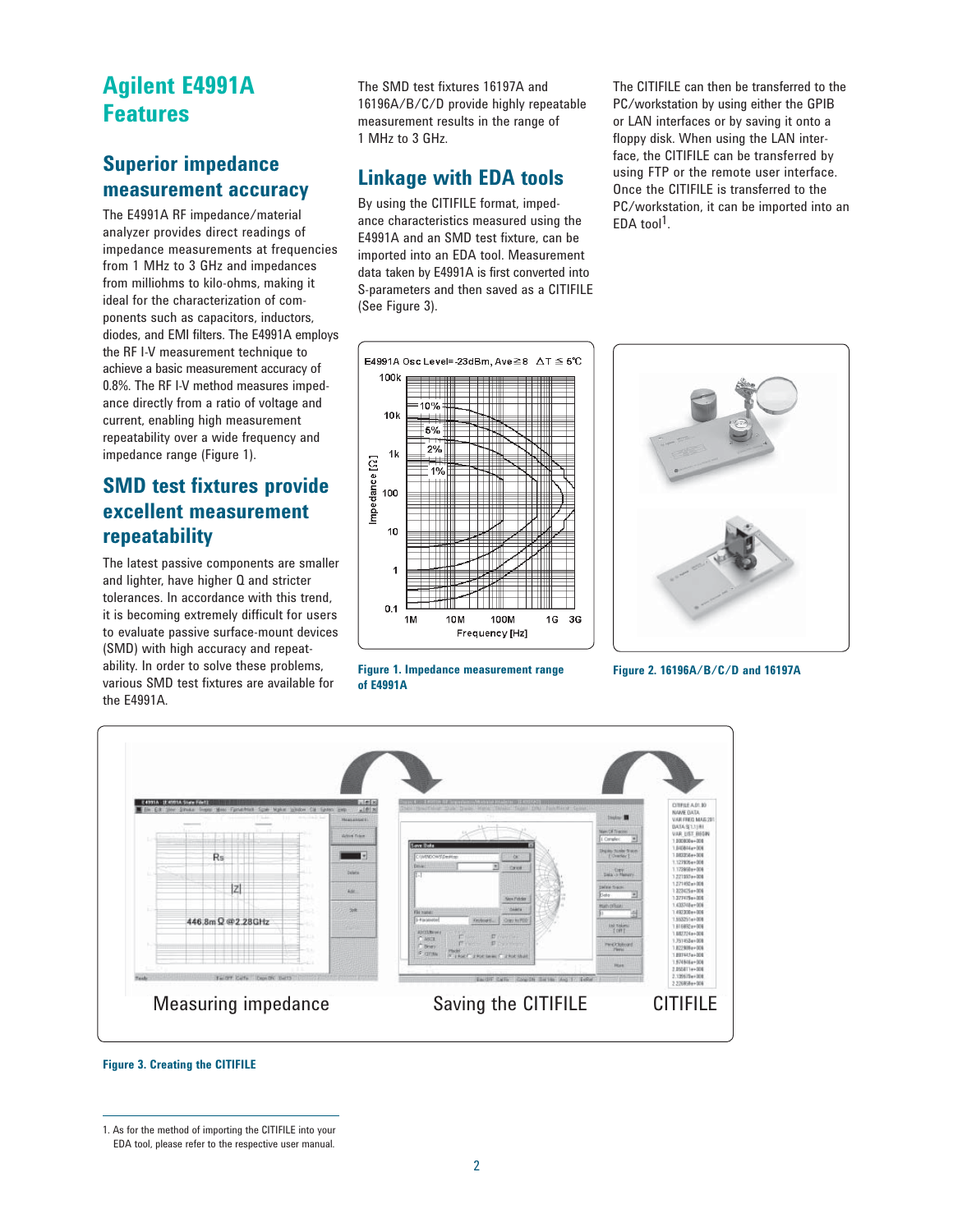# **Equivalent Circuit Modeling of Passive Components**

### **Design phase of the component manufacturer R&D engineer**

A component manufacturer R&D engineer's responsibility is to design a high quality component in a short period of time. Given the present environment of the market's ever-changing needs and the short shelf life of wireless communication equipment, a fast cycle design time is a prerequisite in today's industries. Once the component is developed it must be transferred to manufacturing for mass production and the character-istics must be optimized to a tolerance and documented so that the component can be utilized by end-users to the fullest extent.

Here the engineer's most common design phases are illustrated in Figure 4, using an LCR (inductor, capacitor or resistor) component as an example. The LCR component is designed using an  $EM<sup>1</sup>$  simulator to determine the initial structure and material composition. The prototype LCR component is then built to specifications. Using an impedance analyzer the characteristics are verified and the equivalent circuit model is simulated to help with the re-design of the prototype. Once the design of the LCR component is complete, the documentation begins with typical results recorded in application notes for the end-user. S-parameter library data and equivalent circuit models are also prepared so that end-users can use them to select the appropriate device for their circuit design.

### **Problems in the characterizing the LCR component**

The primary issue facing the component manufacturer R&D engineer in the early development phases is the equivalent circuit modeling of the passive component. Impedance and network analyzers can only measure and display the impedance of components based on one complex parameter, using the series resistance (Rs) and reactance (Xs) elements for a series model and the conductance (G) and susceptance (B) for a parallel model.



**Figure 4. Design phase of the component manufacturer R&D engineer**

Such simplified models can be used to derive parameters such as Lp, Ls, Cp, Cs, Rs, Rp, D, or Q, but this is not enough to completely characterize the frequency response of the component's equivalent circuit.

Impedance analyzers such as the E4991A have an equivalent circuit analysis function to extract parameters of the five most common equivalent circuit models (See Figure 5). However, these models are limited to the number of elements that can be accommodated, resulting in an inaccurate analysis for high frequencies.

### **Using the E4991A and EDA tools for a fully characterized equivalent circuit model**

Many component manufacturer R&D engineers have started to use EDA tools for the equivalent circuit modeling of passive components. Methodologies range from SPICE extractions to best curve-fit. No single methodology can be classified as best. Still, the advantage is that an accurate model with an optimum number of elements can be created.



**Figure 5. Equivalent circuit models in E4991A**

<sup>1.</sup> Electromagnetic and 3-dimensional planar analysis.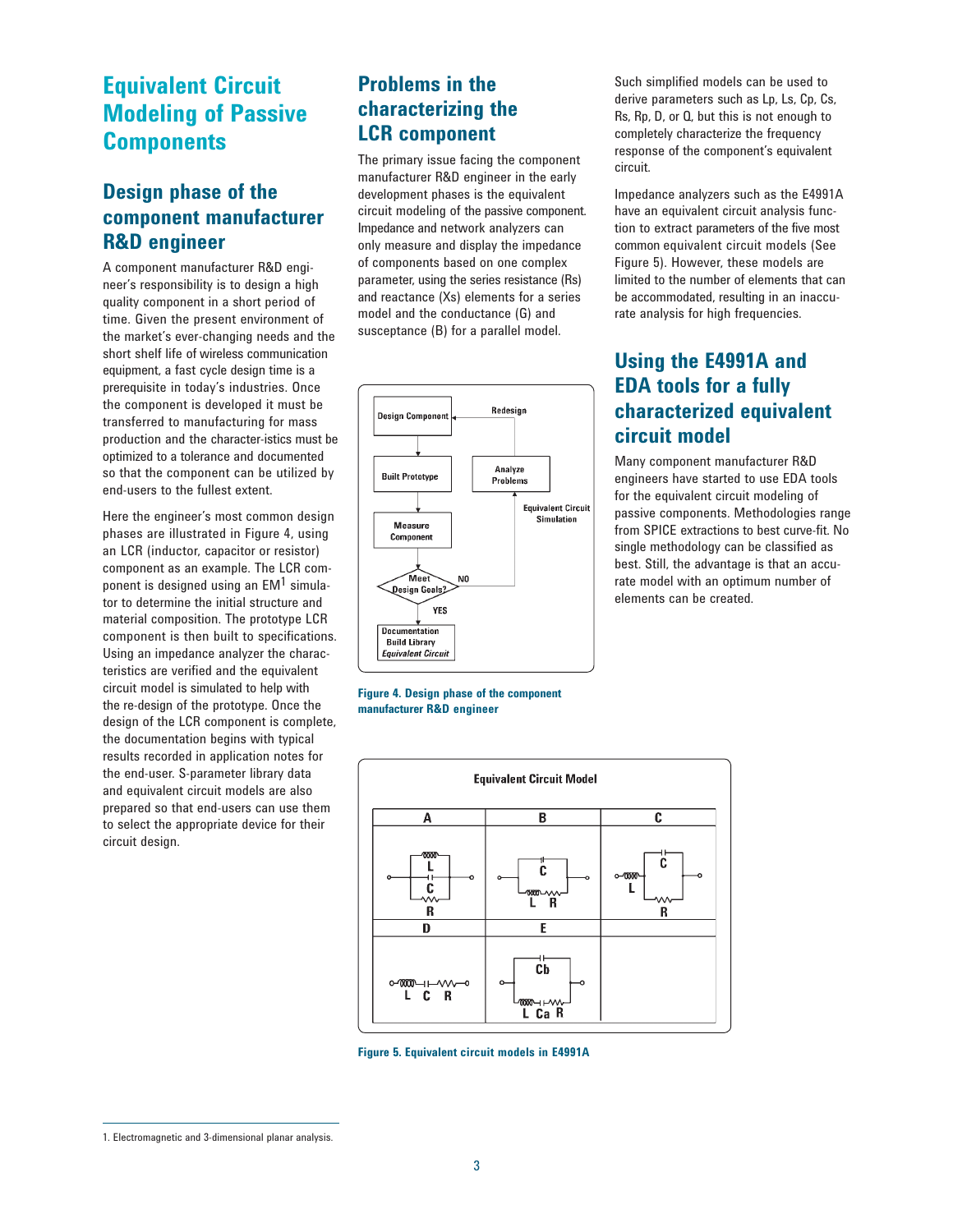### **Equivalent circuit modeling of an inductor**

Here, a simple method, which involves the Agilent EEsof Advanced Design System (ADS) and the E4991A, is introduced. This method has the advantage of employing just one goal over a wide frequency range.

The flowchart in Figure 6 shows the steps that should be taken for this equivalent circuit simulation. Each step is described here:



**Figure 6. Flow chart for the equivalent circuit simulation procedure**

### **Step 1. Measure the passive component**

Measure the passive component using the E4991A and either the 16196A/B/C/D or the 16197A. It is a good idea to use a high averaging factor to reduce the effects of trace noise.

### **Step 2. Save the CITIFILE**

Save the measured data as a CITIFILE with 1-port S-parameters and import the CITIFILE into ADS using the Data Item component<sup>1</sup>.

### **Step 3. Build the equivalent circuit model**

Build the equivalent circuit model of the passive component. If the basic model is not known, the model can be decided upon by doing a few simulations using the equivalent circuit analysis function in the E4991A. By doing a few simulations, one can decide which model A through E is close to the component's characteristics. Once the model is chosen, additional elements can be added in the ADS schematic for a better fit for high and low frequencies (See Figure 7). In this example, since the basic model was known, the equivalent circuit model shown in Figure 8 was used.







**Figure 8. Equivalent circuit model for an inductor with a magnetic core**

<sup>1.</sup> Allows measurement data to be used in the simulation.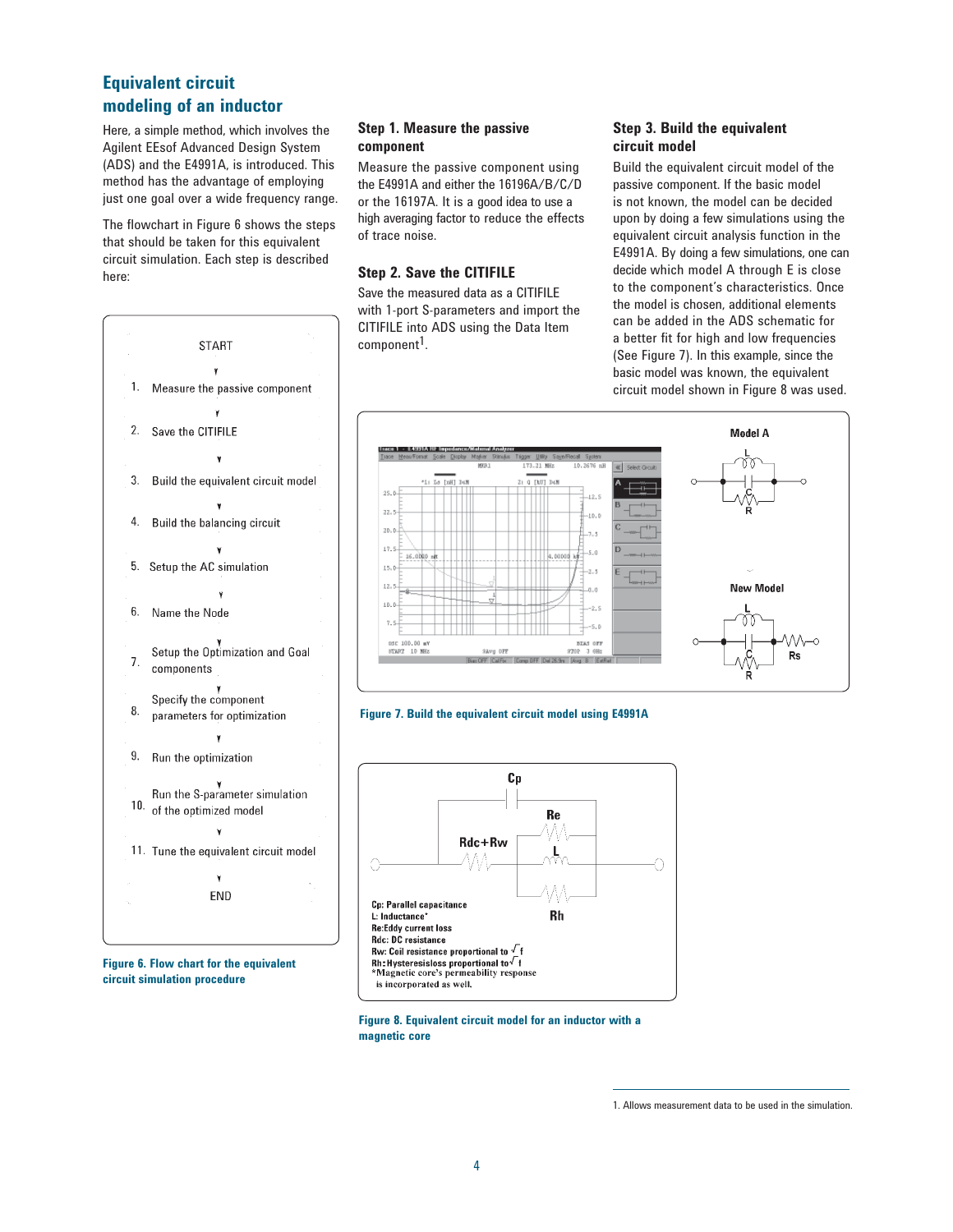#### **Step 4. Build the balancing circuit**

The "balancing" circuit as shown in Figure 9, balances the voltages applied to the equivalent circuit model and the Data Item component. This is accomplished by applying two signals that are 180 degrees out of phase to each other and optimizing the node voltage between the equivalent circuit model and the Data Item component to be close to zero. As a result of the optimization, each element in the equivalent circuit, which is pre-defined as a variable, is automatically set to some value.

Symbolically, this can be represented as a least-squares equation, where Z is the set of impedance measurement data taken by the E4991A and  $E_{\text{qVC}}$  is the set of possible solutions to the equivalent circuit.

Figure 10 shows the balancing circuit created for a 47nH inductor.

 $\sum |Z(f_i) - Eqvc(f_i)|^2 \to 0$ 

#### **Step 5. Setup the AC simulation**

Define the Simulation-AC component<sup>1</sup> in the ADS schematic in order to have the balancing circuit operate with an AC sweep over a prescribed frequency range.

#### **Step 6. Name the node**

Name the node between the equivalent circuit model and the Data Item component in the ADS schematic.



**Figure 9. Balancing circuit**

### **Step 7. Setup the Optimization and Goal components**

Define the Nominal Optimization and Goal components in the ADS schematic. In the Nominal Optimization component, the appropriate optimizer, number of iterations, and the appropriate goal item should be selected. In the Goal component, the magnitude of the node voltage should be limited to be between 0 and 0.001 and the frequency range where the node voltage should be limited is set (Figure 11).







#### **Figure 10. Balancing circuit for a 47nH inductor**

1. Performs a swept frequency or swept variable small-signal linear AC simulation.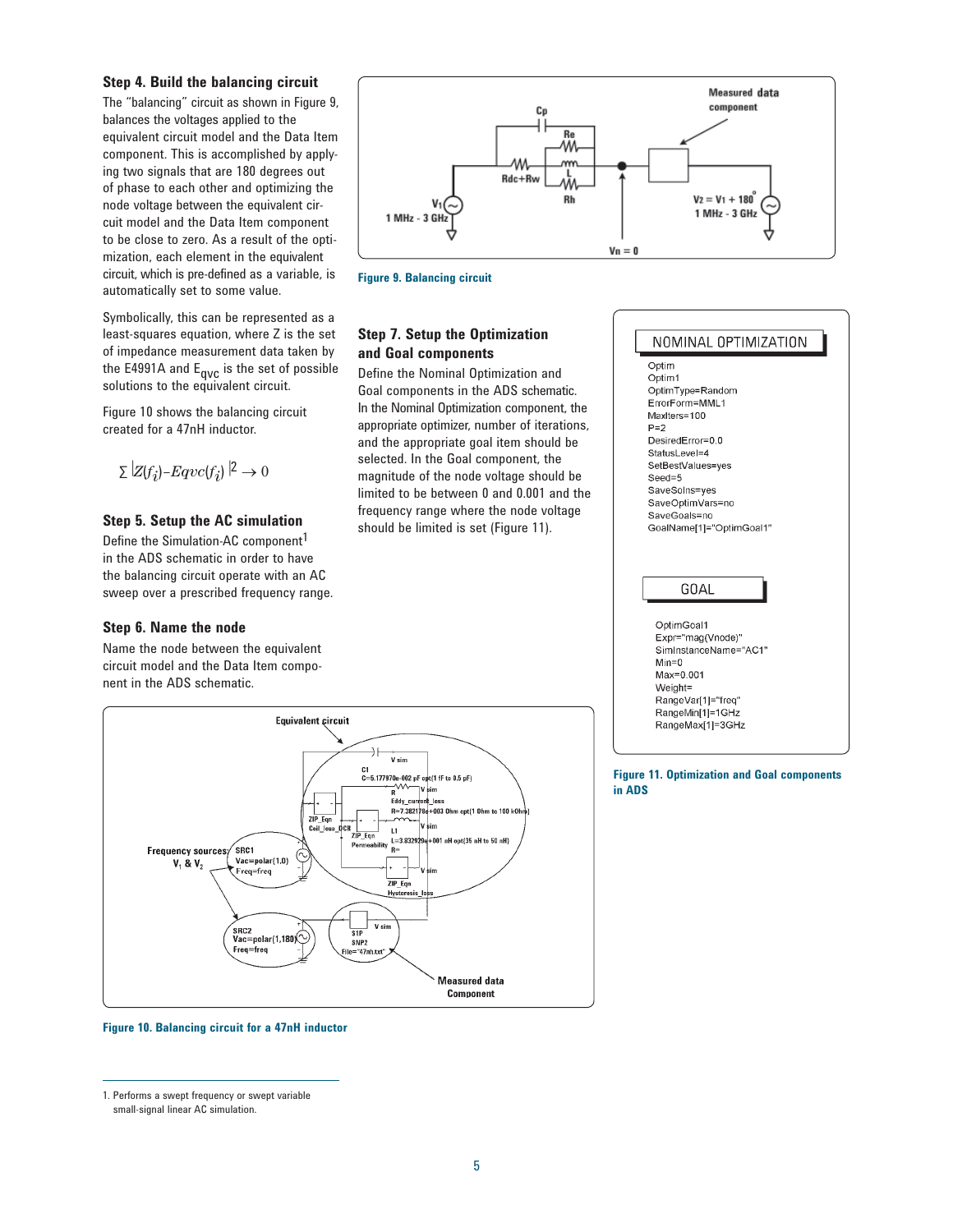### **Step 8. Specify the component parameters for optimization**

In order for the goal to be achieved, before running the optimization, each of the elements in the equivalent circuit must be defined as variables that can be optimized. Each of the elements contains parameters that can be optimized over a pre-selected parameter range. Enable the optimization status of only relevant parameters and select as narrow a parameter range as possible. Pick initial values obtained from the equivalent circuit simulation performed with the E4991A firmware or from the EM analysis.

#### **Step 9. Run the optimization**

Run the optimization and after the AC simulation is completed, check that the node voltage is close to 0. Figure 12 shows the node voltage plot for the simulation performed using balancing circuit of Figure 10.

### **Step 10. Run the S-parameter simulation of the optimized model**

Copy the optimized equivalent circuit model into a S-parameter simulation template and construct a 1-port configuration. Run the S-parameter simulation and use equations to convert the simulation results into impedance parameters such as Lp, Ls, Cp, Cs, Rs, Rp, D, or Q. Display the (converted) simulation results with the measured impedance data and compare them.

Figure 13 shows the comparison of the measured impedance data of a 47nH inductor and the simulation results. Notice that simulated Ls and Q frequency response is close to the measured data.

1.9E-7

#### **Step 11. Tune the equivalent circuit model**

Use the tuning function in ADS to tune the equivalent circuit's frequency response to better match the measured impedance data.

Figure 14 shows the comparison after the tuning is completed. Notice that the simulated Ls and Q frequency response is much closer to the measured impedance data.

As a result of this equivalent circuit simulation, each of the loss and storage elements of the inductor were quantified. As a result, the component manufacturer R&D engineer can analyze and redesign the inductor.

Ch.







**Figure 14. Simulation results of the optimized model after tuning**



**Figure 12. Optimized node voltage plot**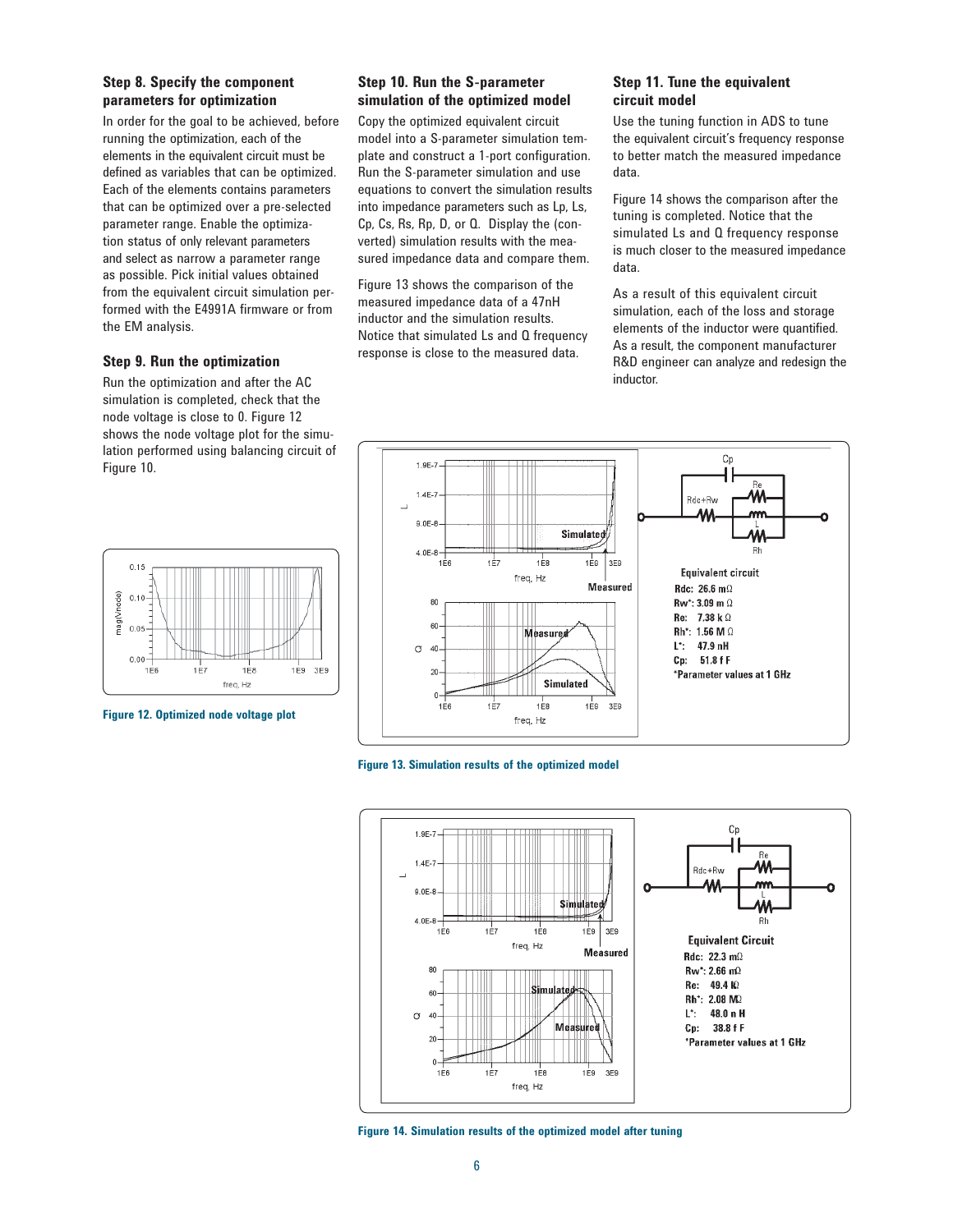# **Effective Selection of Passive Components**

### **Design phase of the equipment manufacturer circuit designer**

A circuit designer's responsibility is to design a circuit block for an electronic device in a short period of time.

Here the circuit designer's development phases are illustrated using a wireless handset as an example (See Figure 15). The wireless handset's specification goals are first mapped out in R&D and product planning. The circuit designer roughly designs the RF circuit block (to be used in the wireless handset) with available components using an EDA tool. After this step, components are selected for the final design with respect to the planned budget and specifications goals of the circuit block. In the selection process of the components, measurements of the components are made with a network analyzer and used in the circuit simulation. S-parameter data provided by the component's manufacturer may be utilized for the circuit simulation.

The component that yields the best characteristics and is within the budget is selected for the prototype circuit. The prototype circuit is then constructed and tested to determine if all parameters meet specifications. Components may be replaced accordingly to the test results. Once all the components are selected and the circuit prototype meets the specification goals, the circuit is transferred to manufacturing.

### **Problems in selecting the passive components for the circuit design**

One issue facing the equipment manufacturer circuit designer is the effective selection of passive components. Because of the wide variety of passive components, some circuit designers do not know how to choose or which to use. It is often the case that the circuit designer wants to just see the relative difference of similar components in terms of the circuit's performance. EDA tools are usually used to verify if the chosen component allows the circuit to meet its required performance.

The data that is provided by the component manufacturers is often applicable only at certain conditions. Therefore, circuit designers have to measure the component at the respective operating conditions such as at particular frequencies, bias level or temperature of the wireless handset.



However, the test setup for the measurement of a passive component at various conditions is complex and is time intensive with a network analyzer. In addition, measurement repeatability of high Q devices is questionable when using a network analyzer.

Another issue facing the equipment manufacturer is the replacement of obsolete components. In today's fast paced world, the product life cycles of components have become shorter. For example, for electronic equipment that is manufactured over a few years, the passive components within the equipment may become obsolete. The manufacturing engineer is then faced with the task of replacing the passive component. The manufacturing engineer must replace the passive component without changing the circuit's performance in the electronic equipment. Here again, the selection of passive components and the evaluation at the equipment's operating conditions is necessary.

**Figure 15. Design phase of the equipment manufacturer circuit designer**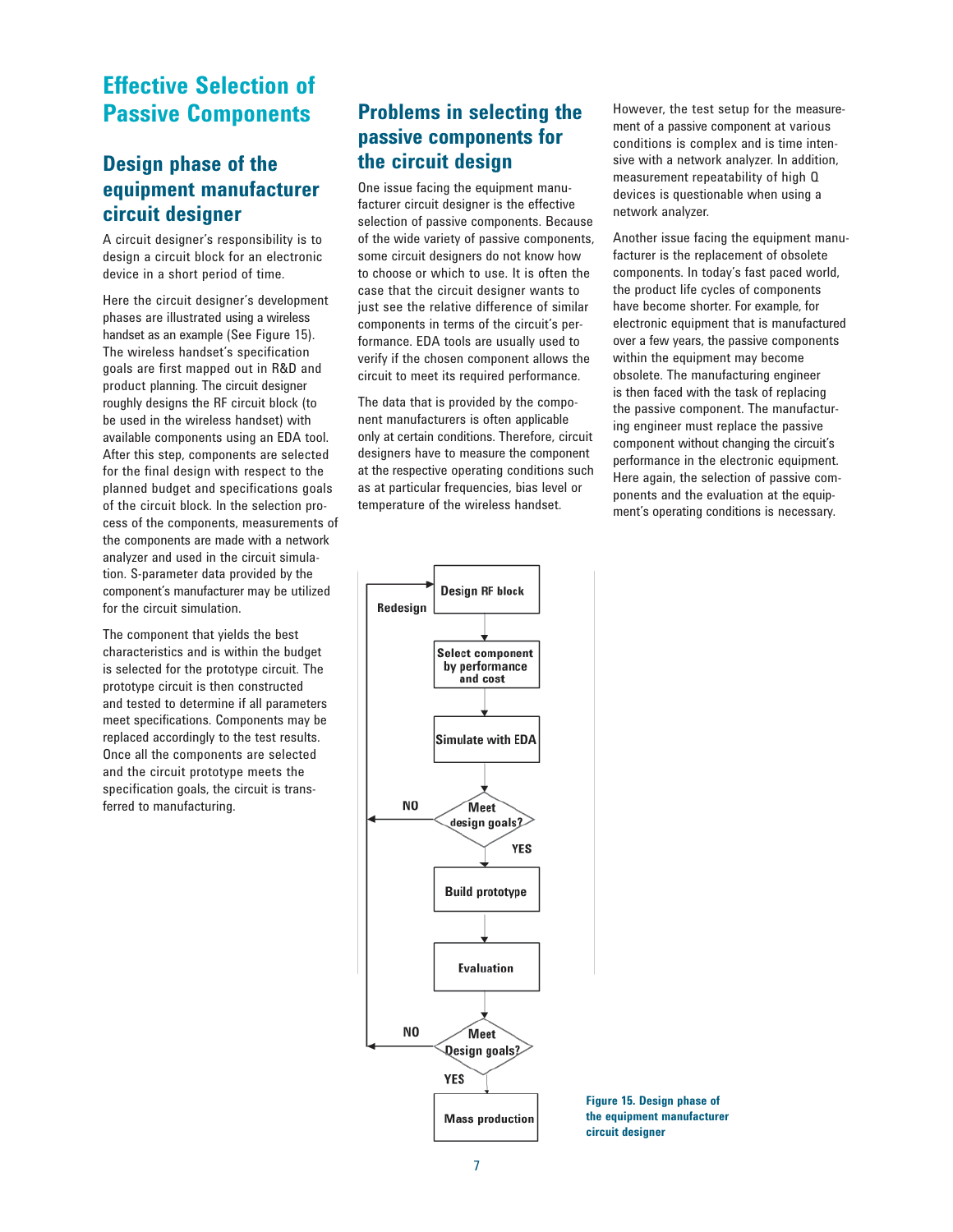### **Using the E4991A and EDA tools for the effective selection of passive components**

Before using the EDA tool for the selection of passive components, it is highly recommended to take the appropriate impedance characteristic data with the E4991A rather than a network analyzer. First of all the E4991A is capable of sweeping in various parameters such as frequency signal level and DC bias level<sup>1</sup> (voltage or current), enabling the evaluation of signal level dependent components such as varactor and PIN diodes. Since there is no need for a complex setup or a significant expenditure of time, data can be taken and imported into EDA tools in little time. In addition, repeatable data for high Q devices such as multi-layer ceramic capacitors (MLCC) and inductors can be obtained without any difficulty (See appendix for additional information).

### **Selection of a varactor diode in a 2.4 GHz RF VCO**

Here, an example of selecting the appropriate varactor diode in a RF VCO is introduced. The ADS schematic of this RF VCO is shown in Figure 16.

This RF VCO is obtained by using a fixed capacitor and a varactor diode in series with an inductor between the base and the ground of a bipolar transistor. This sub-circuit is the resonant oscillator circuit deciding the frequency of oscillation. The oscillation frequency of this resonator circuit is 2.4 GHz.

The measure of how much reactive energy is stored in the resonant circuit is determined by the quality factor Q. Since the varactor diode has a smaller Q than the SMD inductor and MLCC at 2.4 GHz, it becomes the determining factor for the resonant circuit's Q.

The resonant circuit's Q has a significant consequence for phase noise in an actual VCO. The relationship between Q and the VCO's phase noise (ξ) is shown below by the Leeson's equation:

ξ $(f_m) = \frac{FkT}{2P}$  (1+  $\frac{f_0^2}{4QZ}$  $\zeta(f_m) = \frac{FkT}{2P} \left( 1 + \frac{f_0^2}{4Q_L^2 f_m^2} \right)$ 

F= noise figure of amplifier P= feedback loop power f o= oscillation frequency  $\mathsf{f}_{m}$ = offset frequency QL= loaded (resonant circuit's) Q

Notice that an increase in  $Q_L$  is one effective way to lower the phase noise components. However, an increase in  $Q_1$ leads to more loss in the feedback path resulting in a lower P. Consequently, the selection of the varactor diode must be determined by verifying the phase noise and output power of the VCO.





<sup>1.</sup> E4991A option 001 is required.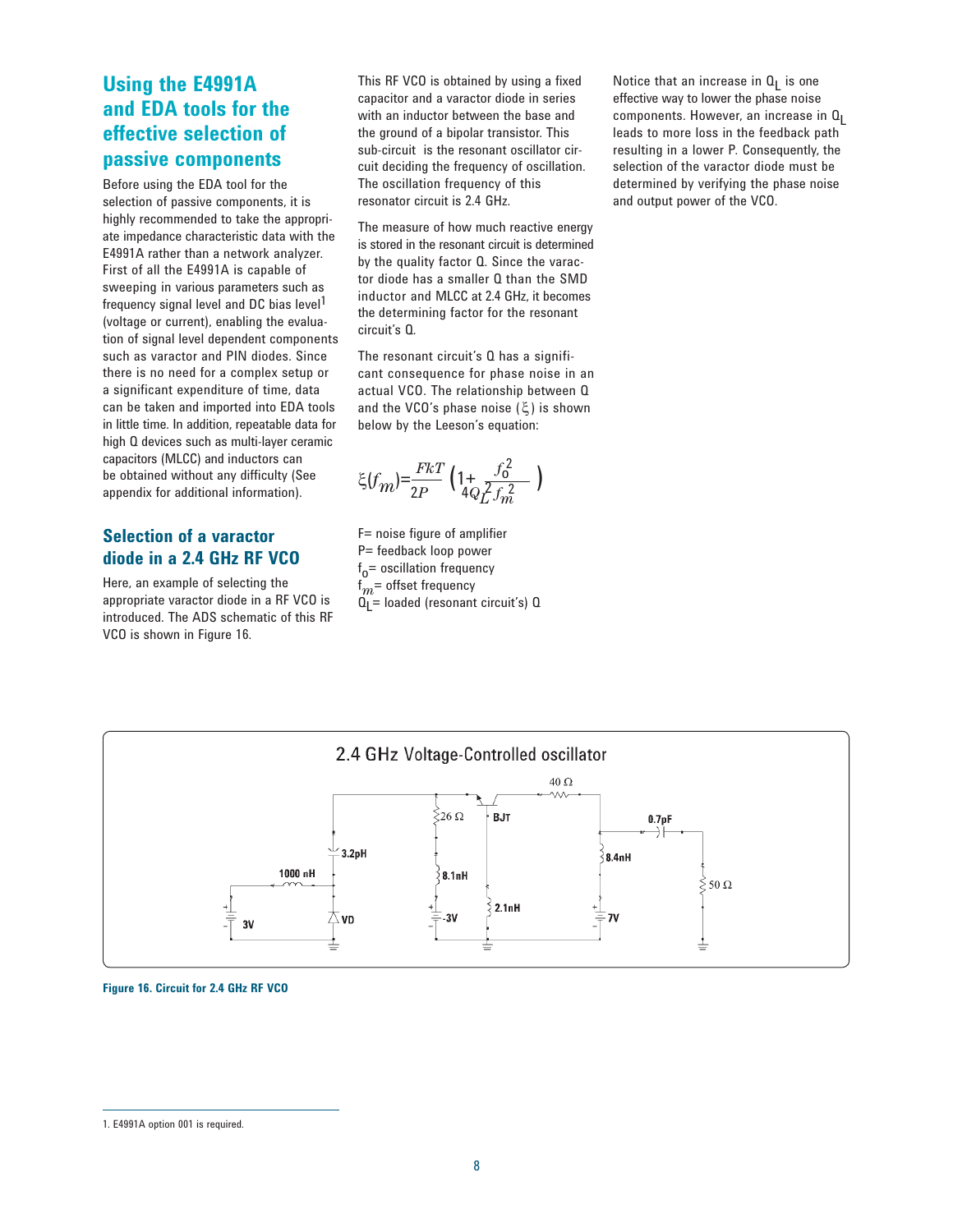In Figure 17, the circuit used for the selection of the varactor diode is shown. The impedance characteristic data for each of the varactor diodes were measured using the E4991A and the 16197A while applying 3 V DC bias. The measurement data (frequency sweep with fixed DC bias) was downloaded as a CITIFILE and imported into ADS as a Data Item component. By changing the file source of the Data Item component, two different varactor diodes' measurement data were used in the phase noise simulation. Notice that the measurement data for the SMD inductor and capacitor was also imported into ADS for better simulation accuracy.

The phase noise simulation results using two different varactor diodes (which have similar capacitance values at 3 V DC bias and 2.4 GHz) are shown in Figure 18. Whereas the output power has not changed, the phase noise is lowered by approximately 2 dB, when the varactor diode from company A is used in the circuit. In essence, using the varactor diode from company A, which has a better Q (See Figure 18) than the one from company B, helped in increasing the resonant circuit's Q.

As a result of this simulation, the circuit designer can now use the varactor diode from company A to evaluate the VCO's frequency vs. tuning voltage characteristics.



**Figure 17. Simulated circuit in ADS**



**Figure 18. Phase noise simulation and Q measurement results** 

# **Conclusion**

In this product note, the methods of how to simulate equivalent circuit models and how to effectively select passive components by utilizing the E4991A and an EDA tool such as ADS were introduced. The first discussion covered the design phase of the component manufacturer R&D engineer and how the simulation of equivalent circuit models using the E4991A and ADS can facilitate the design time for the passive component under development. An inductor's equivalent circuit model was used as an example.

The latter discussion covered the design phase of the equipment manufacturer circuit designer and how the simulation of circuit blocks using the E4991A and ADS can help in the selection of better passive components. The selection of varactor diodes for a 2.4 GHz RF VCO was used as an example. By using this product note as a reference, various needs in similar applications can be easily achieved.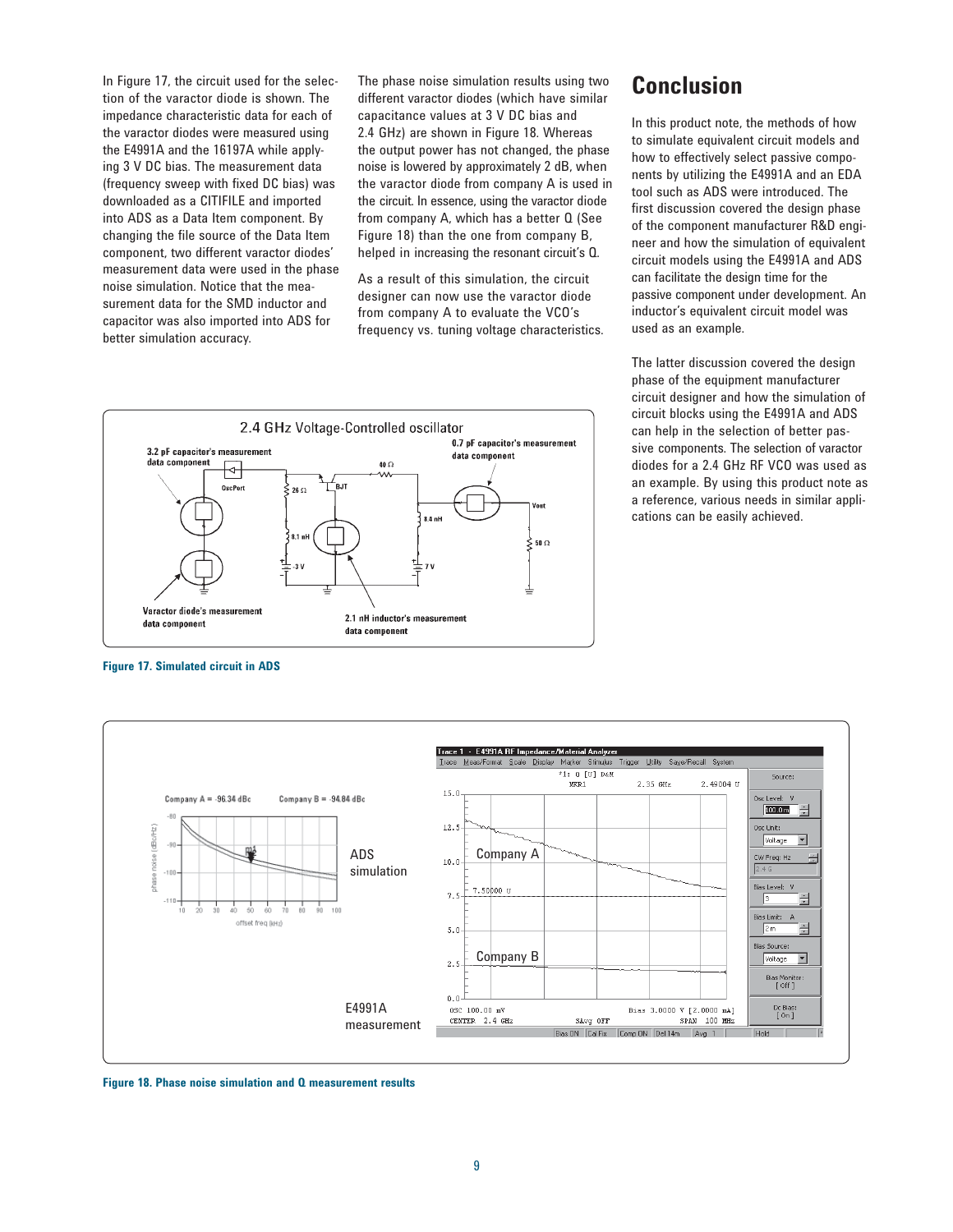# **Appendix 1**

In this section, measurement tradeoffs between a network analyzer and an impedance analyzer is discussed. Also, the tradeoffs from a circuit designer's point of view will be discussed.

### **Measurement repeatability**

Stability in repetitive measurements is a key performance required for accurately determining the impedance characteristics of passive components. The variance of the measurement stability when a 1 nH inductor and a 1 pF capacitor is measured is shown in Figures 19 and 20. Notice that the results obtained by the E4991A demonstrate superior (low variance) measurement repeatability when compared to a best performance vector network analyzer in both low impedance and high impedance measurements.











**Figure 21. Temperature stability data for a 10pF capacitor** 

Note for Figures 19 and 20: Measurements were continuously repeated 100 times for each DUT without removing it from the fixture. The 16196A was used for both the network analyzer and E4991A to make these 1-port measurements.

Note for Figure 21: The 16196A was used for both the network analyzer and the E4991A to make these 1-port measurements.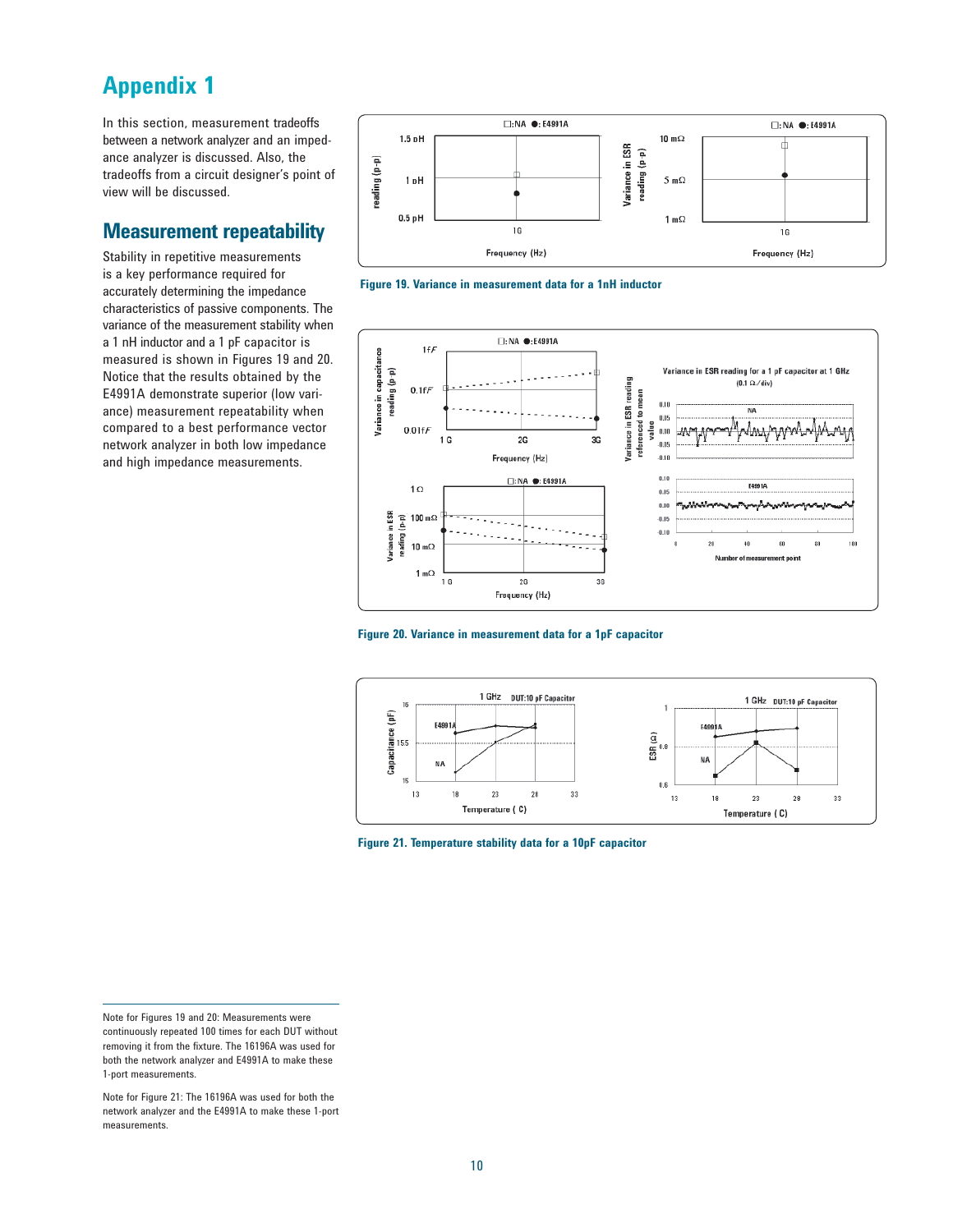Figure 21 shows the temperature dependence test results of a 10 pF capacitor measured at 1 GHz. Since the temperature coefficient for this capacitor is specified as less than 30 ppm/˚C, the capacitance and ESR values are not supposed to show signs of change as the temperature is varied. Notice that the results obtained by the E4991A exhibit stability in temperature variations when compared to the network analyzer.

For more information on the details of this repeatability analysis, refer to *Advanced impedance measurement capability of the RF I-V method compared to network analysis* literature number 5988-0728EN.

### **Difference from a circuit designer's point of view**

As shown in Table 1, the advantage of using the network analyzer instead of the impedance analyzer when checking the relative difference of passive components is that the circuit board's characteristics can be included with the component's characteristics.

This is much closer to the real world because the component's mounting conditions on the actual circuit board of the electronic equipment can be measured in a 2-port configuration. An impedance analyzer cannot measure the mounting conditions since it can only do 1-port measurements.

This difference is critical for a circuit designer. Because the circuit designer must select components when designing the circuit block. If a measurement configuration consisting of the network analyzer is used, passive components must be manually mounted on the PCB (printed circuit board) before measurement. Each time the component is mounted a different characteristic will be measured since the positioning of the component greatly affects the inductance or the capacitance that is being measured. As a result of the measurement repeatability of the network analyzer combined with the positioning repeatability of the component on the PCB, only a low repeatability can be attained.

If on the other hand, the E4991A is used, since the 16196A/B/C/D and the 16197A have high positioning repeatability and the E4991A's impedance measurement repeatability and temperature stability is high, a high repeatability can be attained. As a result, by using the E4991A, the difference between the quality of passive components can be easily observed.

# **Appendix 2**

This section explains how to use the 4294A precision impedance analyzer the for device modeling using the 4294A precision impedance analyzer.

### **Superior impedance measurement accuracy**

The 4294A precision impedance analyzer achieves a wide impedance measurement range and superior measurement accuracy with by adopting the auto balancing bridge (ABB) and the four-terminal pair (4TP) configurations (Figure 22).



#### **Figure 22. Impedance measurement range of 4294A (typical)**

SMD test fixtures provide excellent measurement repeatability. The 16034G/H is available as an SMD test fixture for the 4294A. This test fixture covers the 110 MHz frequency range and the applicable SMD size.



**Figure 23. 16034G/H SMD test fixture**

### **Table 1. Tradeoffs from a circuit designer's point of view**

|                           | <b>Advantages</b>                                                                   | <b>Disadvantages</b>                                                         |
|---------------------------|-------------------------------------------------------------------------------------|------------------------------------------------------------------------------|
| Network Analyzer          | Can take component's data<br>with the PCB's effect.                                 | No standard fixture is<br>available. Must mount<br>component on PCB.         |
|                           | 1-port and 2-port<br>measurements                                                   | Inferior impedance<br>measurement repeatability<br>and temperature stability |
| <b>Impedance Analyzer</b> | <b>Well-characterized test</b><br>fixtures are available                            | PCB's effect cannot be<br>taken into account                                 |
|                           | <b>Superior impedance</b><br>measurement repeatability<br>and temperature stability | 1-port measurements only                                                     |